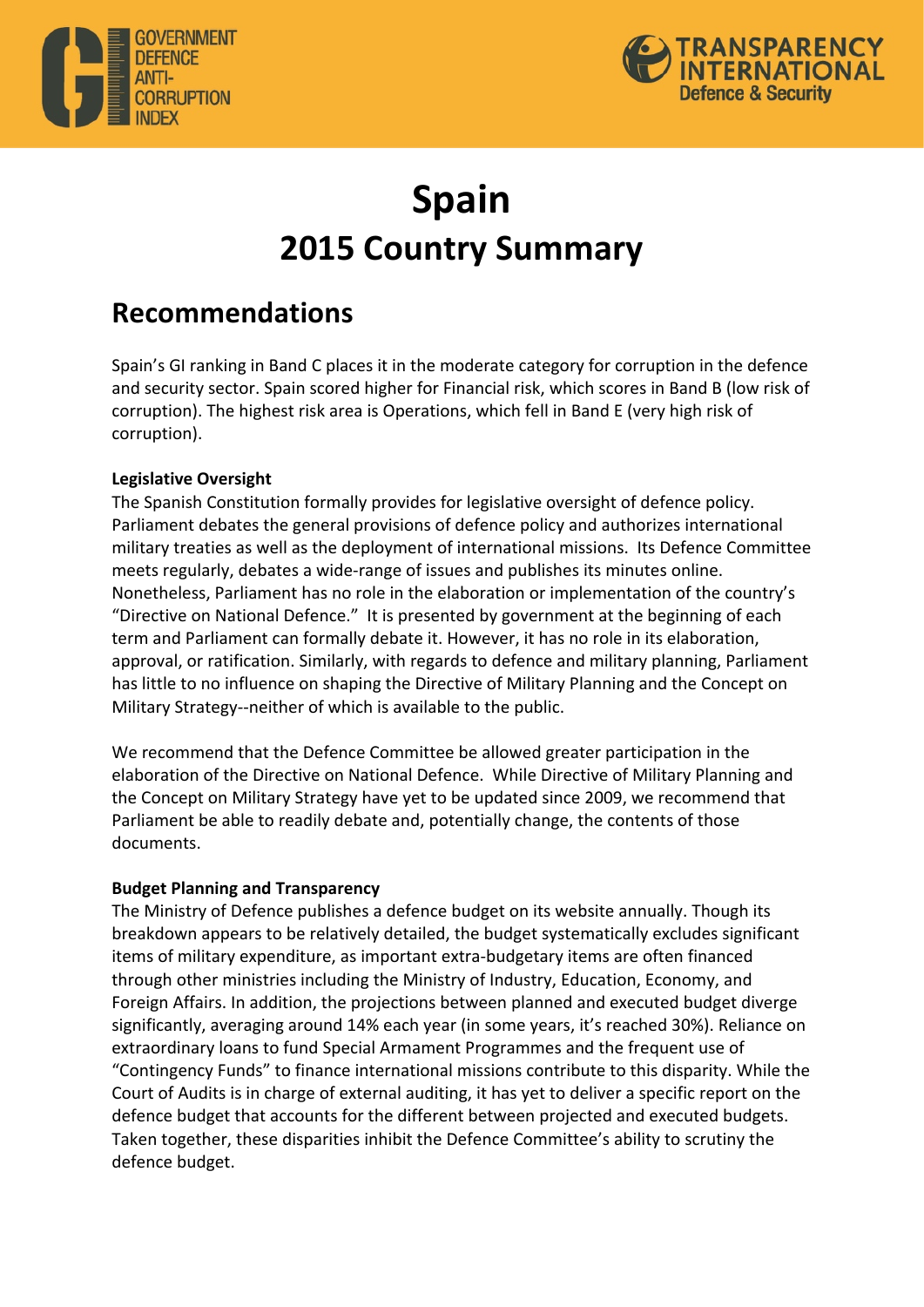



We recommend that the defence budget be published in a more comprehensive way so to reflect financing through other lines in the state budget. Furthermore, we recommend that the government rely less on contingency funds  $-$  except in cases of unpredictable emergency. Financing for international missions should be calculated further in advance so as to minimize disparities between planned and real spending.

#### **Assessing Corruption Risks and Training**

The arrest of Lieutenant Luis Gonazalez Segura in 2014 for his denunciation of the Spanish military has galvanized public concern and awareness about the potential for corruption in the armed forces. Nonetheless, Spain has yet to conduct (at least publicly) a thorough assessment of corruption risk in the military nor does it provide any anti-corruption training to commanders.

We recommend that Spain adopt an operational doctrine which specifically recognises corruption risks as a strategic operational issue through a review of best practice approaches by other countries; 2) provide consistent and systematic training and guidance for commanders and personnel on corruption risks faced in operations (including in contracting); and 3) ensure independent personnel trained to monitor corruption risks are deployed regularly on missions. Spain could provide comprehensive guidelines and staff training on addressing corruption risks for all military and civilian personnel on an annual basis, particularly for those in sensitive positions, for deployment on operations or peacekeeping missions, and personnel responsible for contracting on mission.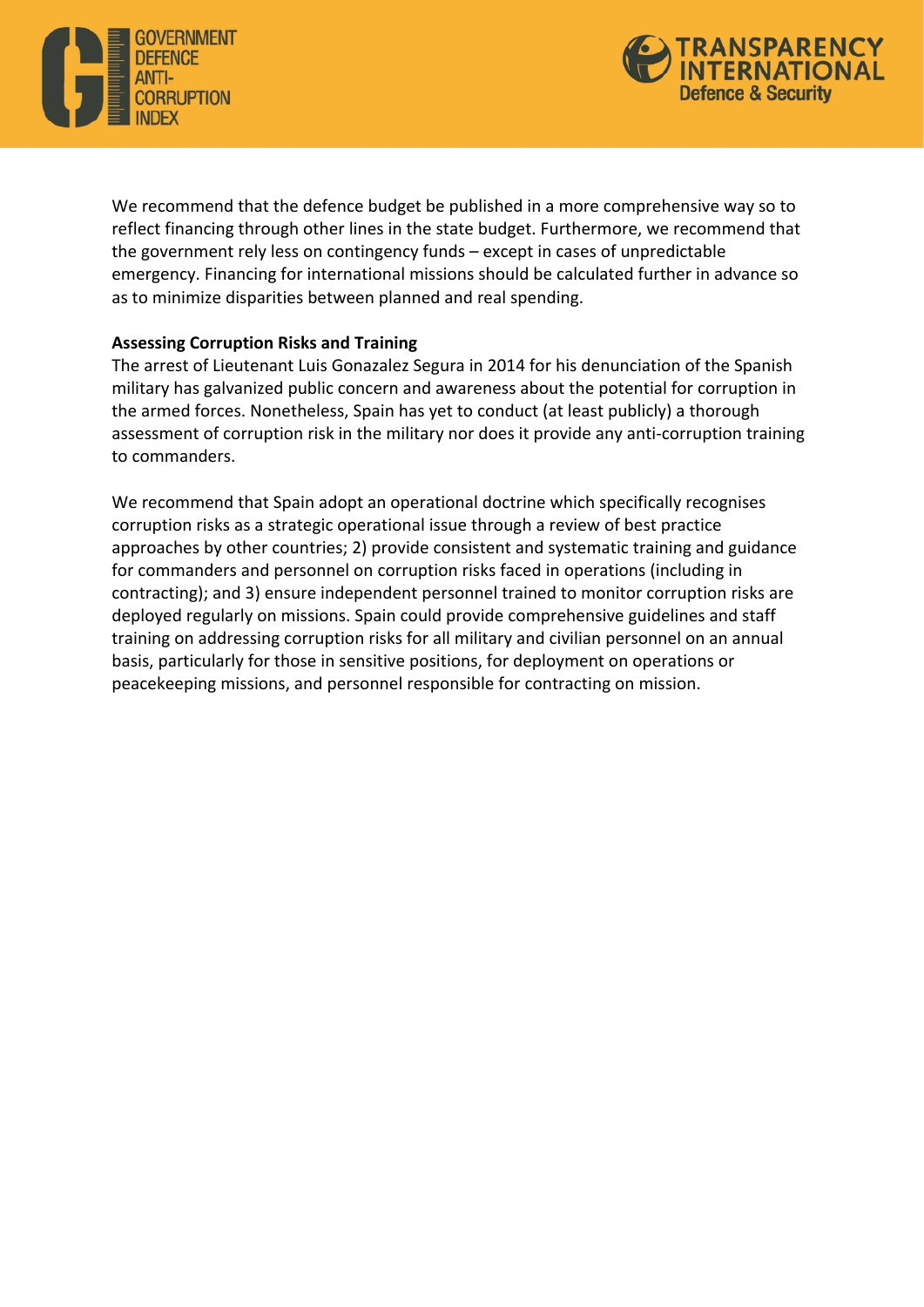



## **Scorecard**

| <b>Political</b> | <b>Defence &amp; Security Policy</b> | Legislative Scrutiny                     | $\overline{2}$ |
|------------------|--------------------------------------|------------------------------------------|----------------|
|                  |                                      | Defence Committee                        | 2              |
|                  |                                      | Defence Policy Debated                   | $\overline{2}$ |
|                  |                                      | CSO Engagement                           | 1              |
|                  |                                      | <b>International AC Instruments</b>      | 3              |
|                  |                                      | <b>Public Debate</b>                     | $\overline{2}$ |
|                  |                                      | <b>AC Policy</b>                         | $\overline{2}$ |
|                  |                                      | <b>AC Institutions</b>                   | $\overline{2}$ |
|                  |                                      | <b>Public Trust</b>                      | $\overline{2}$ |
|                  |                                      | <b>Risk Assessments</b>                  | 1              |
|                  | <b>Defence budgets</b>               | <b>Acquisition Planning</b>              | 3              |
|                  |                                      | <b>Budget Transparency &amp; Detail</b>  | $\overline{2}$ |
|                  |                                      | <b>Budget Scrutiny</b>                   | $\overline{2}$ |
|                  |                                      | <b>Budget Publicly Available</b>         | $\overline{2}$ |
|                  |                                      | Defence Income                           | $\overline{4}$ |
|                  |                                      | <b>Internal Audit</b>                    | $\overline{2}$ |
|                  |                                      | <b>External Audit</b>                    | $\overline{2}$ |
|                  | <b>Other Political Areas</b>         | <b>Natural Resources</b>                 | $\overline{4}$ |
|                  |                                      | <b>Organised Crime Links</b>             | 4              |
|                  |                                      | <b>Organised Crime Policing</b>          | 3              |
|                  |                                      | Intelligence Services Oversight          | 3              |
|                  |                                      | Intelligence Services Recruitment        | $\overline{2}$ |
|                  |                                      | <b>Export Controls</b>                   | $\overline{2}$ |
| <b>Finance</b>   | <b>Asset Disposals</b>               | <b>Asset Disposal Controls</b>           | 3              |
|                  |                                      | <b>Asset Disposal Scrutiny</b>           | 3              |
|                  | <b>Secret Budgets</b>                | Percentage Secret Spending               | 3              |
|                  |                                      | Legislative Access to Information        | 3              |
|                  |                                      | <b>Secret Program Auditing</b>           | 3              |
|                  |                                      | Off-budget Spending in Law               | $\overline{2}$ |
|                  |                                      | Off-budget Spending in Practice          | $\overline{2}$ |
|                  |                                      | <b>Information Classification</b>        | $\overline{2}$ |
|                  | <b>Links to Business</b>             | Mil. Owned Businesses Exist              | $\overline{4}$ |
|                  |                                      | Mil. Owned Business Scrutiny             |                |
|                  |                                      | Unauthorised Private Enterprise          | 3              |
| Personnel        | Leadership                           | <b>Public Commitment</b>                 | 1              |
|                  |                                      | Measures for Corrupt Personnel           | 2              |
|                  |                                      | Whistleblowing                           | 1              |
|                  |                                      | Special Attention to Sensitive Personnel | 2              |
|                  | <b>Payroll and Recruitment</b>       | Numbers of Personnel Known               | $\overline{4}$ |
|                  |                                      | Pay Rates Openly Published               | 3              |
|                  |                                      | Well-established Payment System          | $\overline{4}$ |
|                  |                                      | <b>Objective Appointments</b>            | 3              |
|                  |                                      | <b>Objective Promotions</b>              | $\overline{2}$ |
|                  | Conscription                         | <b>Bribery to Avoid Compulsory</b>       |                |
|                  |                                      | Conscription                             |                |
|                  |                                      | <b>Bribery for Preferred Postings</b>    |                |
|                  | <b>Salary Chain</b>                  | <b>Ghost Soldiers</b>                    | 4              |